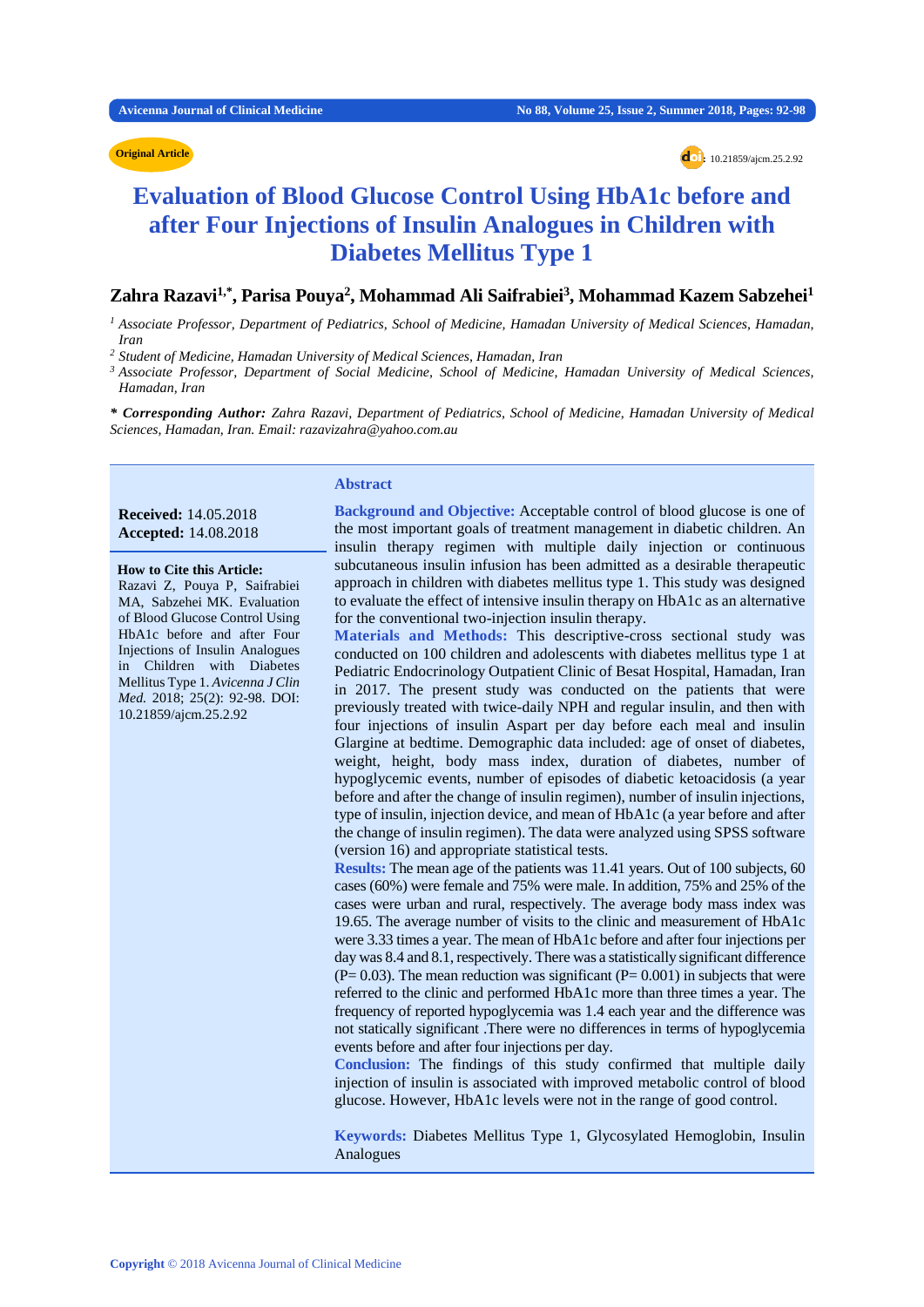**مقاله پژوهشی**

**d**: 10.21859/ajcm.25.2.92

# **بررسی وضعیت کنترل قند خون با استفاده از معیار c1HbA قبل و بعد از رژیم چهار**

# **نوبت تزریق آنالوگهاي انسولین در کودکان مبتلا به دیابت نوع یک**

**1 ، محمد کاظم سبزهاي ،2 محمد علی سیف ربیعی3 ، پریسا پویا ،1\* زهرا رضوي**

دانشیار، گروه کودکان، دانشکده پزشکی، دانشگاه علوم پزشکی همدان، همدان، ایران <sup>1</sup>

<sup>۲</sup> دانشجوی رشته پزشکی، دانشگاه علوم پزشکی همدان، ممدان، ایران

دانشیار، گروه پزشکی اجتماعی، دانشگاه علوم پزشکی همدان، همدان، ایران <sup>3</sup>

**\* نویسنده مسئول:** زهرا رضوي، گروه کودکان، دانشکده پزشکی، دانشگاه علوم پزشکی همدان، همدان، ایران. [razavizahra@yahoo.com.au](mailto:razavizahra@yahoo.com.au) :ایمیل

| چکیده                                                                                                        |                                  |
|--------------------------------------------------------------------------------------------------------------|----------------------------------|
| سابقه و هدف: کنترل مطلوب قند خون یکی از اهداف مدیریت درمان کودکان دیابتی میباشد. درمان                       | تاريخ دريافت مقاله: ١٣٩٧/٠٢/٢    |
| مطلوب کودکان و نوجوانان مبتلا به دیابت نوع یک، تزریق مکرر انسولین یا انفوزیون مداوم زیرپوستی است.            | تاريخ پذيرش مقاله: ١٣٩٧/٠۵/٢٣    |
| در این راستا، مطالعه حاضر بهمنظور تعیین تأثیر رژیم انسولیندرمانی ویژه یا شدید (Intensive) بهجای رژیم         |                                  |
| انسولیندرمانی مرسوم دو نوبتی طراحی و اجرا گردید.                                                             | تمامی حقوق نشر برای دانشگاه علوم |
| مواد و روشها: مطالعه توصـیفی- مقطعی حاضـر در ســال ۱۳۹۶ در ارتباط با کودکان و نوجوانان مبتلا به              | پزشکی همدان محفوظ است.           |
| دیابت نوع یک تحت درمان با انسولین که در درمانگاه غدد کودکان شهر همدان تحت پیگیری بودند، طراحی                |                                  |
| و اجرا شد. افرادی که در گذشته تحت درمان با انسولین دو نوبت در روز نوع NPH ( Neutral Protamine                |                                  |
| Hagedorn) و Regular بودند و پس از آن تحت درمان با چهار نوبت تزریق آنالوگهای (سریع لاثر Aspart                |                                  |
| قبل از هر وعده غذا و انســــولين طولاني اثر Glargine) يک نوبت آخر شــــب قرار گرفته بودند، وارد مطالعه       |                                  |
| شدند. بهمنظور انجام پژوهش اطلاعات دموگرافیک و متغیرهایی از جمله مدت زمان ابتلا به دیابت، وزن، قد،            |                                  |
| شــاخص توده بدنی، دفعات هیپوگلیســمی و کتواســیدوزیس یک ســال قبل و بعد از تغییر رژیم انســولین و            |                                  |
| HbA1c یک سال قبل و بعد از تغییر رژیم انسولین، دفعات تزریق انسولین، نوع انسولین و وسیله تزریق آن              |                                  |
| جمعآوری گردید. دادههای بهدستآمده توسط آزمونهای آماری متناسب و با استفاده از نرمافزار SPSS 16                 |                                  |
| آنالىز شدند.                                                                                                 |                                  |
| یافتهها: در این مطالعه در مجموع ۱۰۰ بیمار واجد شرایط برر سی شدند. میانگین سنی بیماران ۱۱/۴۱                  |                                  |
| سال بود. ۶۰ نفر از بیماران (۶۰ در صد) دختر و ۴۰ نفر (۴۰ در صد) پسر بودند. علاوهبراین، ۷۵ در صد از            |                                  |
| بیماران ســاکن شــهر و ۲۵ درصــد ســاکن روســتا بودند. میانگین توده بدنی افراد مورد مطالعه ۱۹/۶۵ بود.        |                                  |
| متوســـط مراجعه به درمانگاه و اندازهگیری HbA1c نیز ۳/۳ بار در ســـال برآورد گردید. بر مبنای یافتهها،         |                                  |
| میانگین HbA1c قبل از تزریق چهار نوبتی برابر با ۸/۴ و پس از آن معادل ۸/۱ بهدست آمد که این کاهش                |                                  |
| معنادار بود (P=۰/۰۳). باید خاطرنشــان ســاخت در افرادی که بیش از ســه بار در ســال به درمانگاه مراجعه        |                                  |
| داشــتند و HbA1c را بیش از ســه بار در ســال انجام داده بودند، میانگین کاهش HbA1c بیشــتر و تفاوت            |                                  |
| معنادار بود (P=۰/۰۰۱). از سوی دیگر، تعداد دفعات هیپوگلیسمی متوسط معادل ۱/۴ مورد گزارش شد که                  |                                  |
| تفاوت قبل از تزريق و پس از آن معنادار نبود.                                                                  |                                  |
| نتیجه <i>گ</i> یری: نتایج نشان داد که رژیم انسولیندرمانی چند نوبتی (تزریق مکرر) با بهبود کنترل متابولیکی قند |                                  |
| خون همراه است. با این وجود، میزان HbA1c در حد کنترل مطلوب نمیباشد.                                           |                                  |
| واژگان کلیدی: آنالوگهای انسولین، دیابت شیرین نوع یک، هموگلوبین A گلیکوزیله                                   |                                  |

#### **مقدمه**

دیابت نوع یک یکی از بیماريهاي مزمن شایع در کودکان و نوجوانان با عوارض کوتاهمدت و بلندمدت است. علت بیماري،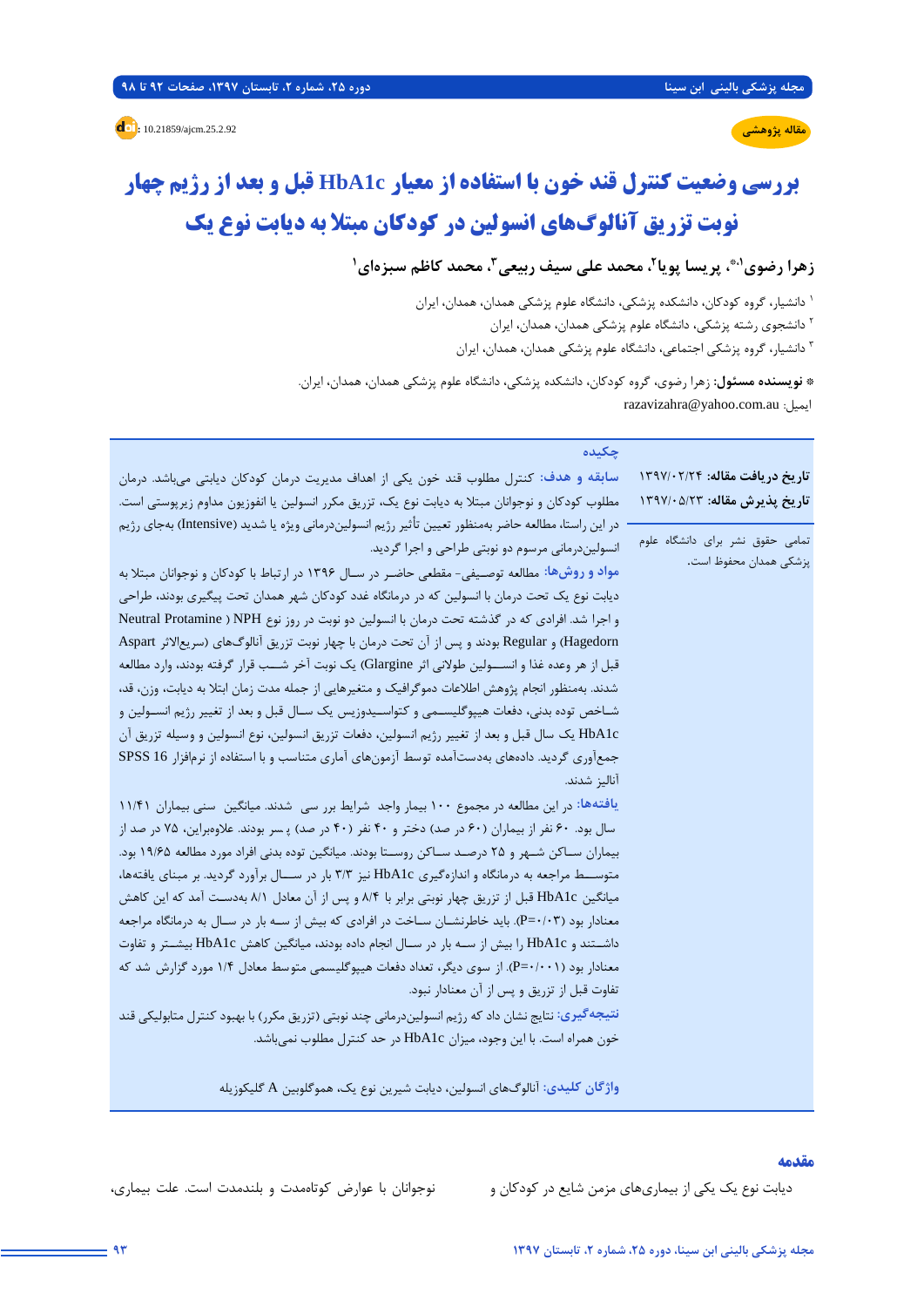تخریب خودایمنی سلولهاي بتاي جزایر پانکراس میباشد. نتیجه این فرایند، بالارفتن قند خون به دلیل اختلال متابولیسم قند، چربی و پروتئین در بدن و بروز عوارض حاد مانند کتواسیدوز دیابتی است. این اختلال متابولیسمی در طولانیمدت منجر به عوارض مزمنی مانند نارسایی کلیه و نابینایی میشود. ماهیت مزمن بیماري و عوارض آن بار عاطفی و اقتصادي بسیاري را بر خانواده و سیستم بهداشتی هر کشور تحمیل میکند. کنترل دقیق قند خون و جلوگیري از هایپرگلایسمی مزمن میتواند موجب تأخیر و یا جلوگیري از عوارض حاد و مزمن از قبیل رتینوپاتی، نفروپاتی، نوروپاتی و عوارض قلبی- عروقی شود. درمان اصلی دیابت نوع یک، تزریق انسولین میباشد. اهداف اصلی درمان عبارت هستند از: کنترل دقیق قند خون و اجتناب از هیپوگلیسمی و کتواسیدوز، جلوگیري و یا کاهش عوارض طولانیمدت دیابت از جمله نفروپاتی، نوروپاتی و رتینوپاتی، حفظ سبک زندگی عادي و روند رشد مناسب. پایش کیفیت کنترل گلوکز خون دربرگیرنده اندازهگیري مرتب قند خون در منزل توسط بیمار و اندازهگیري c1HbA هر سه تا چهار ماه یک بار میباشد. اندازهگیري هموگلوبین گلیکوزیله (c1HbA (یک شاخص قابل اعتماد در ارزیابی کنترل سه ماهه قند خون است.

از زمان کشف انسولین انواع مختلفی از آن وارد بازار شده است. در گذشته درمان مرسوم دیابت نوع یک در کودکان، تزریق دو نوبتی انسولین NPH و Regular قبل از صبحانه و شام بوده است؛ اما امروزه رژیم درمانی مطلوب توصیهشده براي کودکان، رژیم ویژه یا شدید (Intensive (است که در آن از دو روش تزریق مکرر انسولین حداقل چهار نوبت در روز و یا انفوزیون مداوم زیرجلدي انسولین با پمپ استفاده میشو[د](#page-5-0) [[1،](#page-5-1)[2](#page-5-0)]. در روش تزریق مکرر از انسولین گلارژین که یک آنالوگ طولانی اثر انسولین است بهعنوان انسولین پایه و از انواع سریعالاثر آن مانند لیسپرو یا آسپارت قبل از وعدههاي غذایی و یا میانوعده بهعنوان بولوز استفاده میشود.

مطالعات نشان میدهند که درمان Intensiveدیابت نوع یک در کودکان با انسولین زیرجلدي و یا تزریقات مکرر در نزدیکشدن قند خون به محدوده قابل قبول، پذیرفتهتر از رژیم دو نوبتی میباشد و خطر بروز عوارض مزمن و هیپوگلیسمیهاي شدید را بهویژه در بیماران با سن کم کمتر می کند [\[](#page-6-0)۷-۱،۳]. در این راستا، لالی و همکاران در دو گروه 28 نفره دیابتی نوع یک نشان دادند که تزریق انسولین Lispro همراه با NPH باعث بهبود درازمدت قند خون 24 ساعته و کاهش درصد c1HbA نسبت به انسولین Regular میشود. در این مطالعه درمان شدید با NPH+Lispro منجر به هیپوگلیسمی کمتري گردید [\[](#page-6-2)[8](#page-6-2)]. نوردوال و همکاران نیز نشان دادند که درمان مطلوب و شدید دیابت قند خون (7 درصد>c1HbA (با کنترل بهتر قند خون نسبت به رژیم انسولیندرمانی مرسوم همراه میباشد و در پیشگیري از عوارض دیررس دیابت نقش مهمی دار[د](#page-6-3) [[9](#page-6-3)]. از سوي

دیگر، آلبا و همکاران در یک مطالعه کوهورت گذشتهنگر در مورد 313 فرد مبتلا به دیابت نوع یک، اختلاف آماري معناداري را در میزان کاهش هموگلوبین گلیکوزیلهشده بین دریافتکننده انسولین NPH وگلارژین مشاهده نکردند؛ اما طی پیگیري، بهبود کنترل متابولیک با هر دو نوع انسولین از 27/8 به 34/2 درصد افزایش یافته بود [\[](#page-6-4)[10](#page-6-4)]. روسپو و همکاران نیز در مطالعه خود گزارش کردند که اثرات مفید تزریق مکرر و هدفگرفتن 7 درصد>c1HbA و عوارض بالقوه این روش درمان به اندازه کافی مورد ارزیابی قرار نگرفته است[[11](#page-6-5)].

با این وجود، مطالعات مختلف نشان میدهند که تنها نوع رژیم انسولیندرمانی تعیینکننده کیفیت کنترل قند خون نخواهد بود؛ بلکه شیوه زندگی بیمار، شرایط فردي، انگیزه فرد براي کنترل قند خون، تواناییهاي مدیریت بیماري توسط بیمار و خانواده وي و نظارت سیستمهاي بهداشتی تأثیر بیشتري بر کیفیت کنترل متابولیکی دارند [[2](#page-5-0)[،12،](#page-6-6)13].

با توجه به شیوع بالاي دیابت نوع یک و اهمیت کنترل هرچه بهتر قند خون، بررسی تأثیر روشهاي درمانی مناسب ضروري به نظر میرسد. در این ارتباط، هدف از مطالعه حاضر مقایسه اثر انسولین دو نوبتی با NPH و انسولین Regular با رژیم چهار نوبتی شامل: انسولین گلارژین بهعنوان انسولین پایه و انسولین آسپارت بهعنوان پوششدهنده قند خون پس از غذا (bolus (در بیماران مبتلا به دیابت نوع یک میباشد. نتایج این مطالعه میتواند درمانگر و بیمار را در انتخاب مناسبترین و کمعارضهترین روش درمان راهنمایی کند. در صورت اثبات تأثیر رژیم چهار تزریقی در روز و کاهش c1HbA میتوان خانوادهها و بیماران را به جایگزینی این رژیم انسولیندرمانی تشویق نمود.

# **مواد و روشها**

مطالعه توصیفی- مقطعی حاضر پس از تصویب کمیته اخلاق دانشگاه علوم پزشکی همدان و دریافت رضایتنامه کتبی آگاهانه از والدین بیماران به شکل نیمهتجربی مقایسهاي قبل و بعد در سال 1396 در ارتباط با کودکان مبتلا به دیابت نوع یک کمتر از 19 سال در درمانگاه غدد کودکان بیمارستان بعثت همدان که یک مرکز ارجاع بیماران دیابتی میباشد، طراحی و اجرا گردید. افراد با سابقه بیش از دو سال ابتلا به دیابت که حداقل یک سال تحت رژیم انسولین NPH و Regular یعنی روش مرسوم انسولیندرمانی بودند و سپس حداقل به مدت یک سال تحت رژیم چهار تزریق در روز با قلم انسولینهاي آنالوگ گلارژین و آسپارت قرار گرفته بودند، به روش سرشماري وارد مطالعه شدند. در روش مرسوم بیماران دو نوبت انسولین NPH و Regular را به شکل ویال که در سرنگ انسولین کشیده میشد، قبل از صبحانه و شام دریافت میکردند. پس از تغییر رژیم درمانی به رژیم چهار نوبتی، کل انسولین مورد نیاز به شکل سه تزریق قبل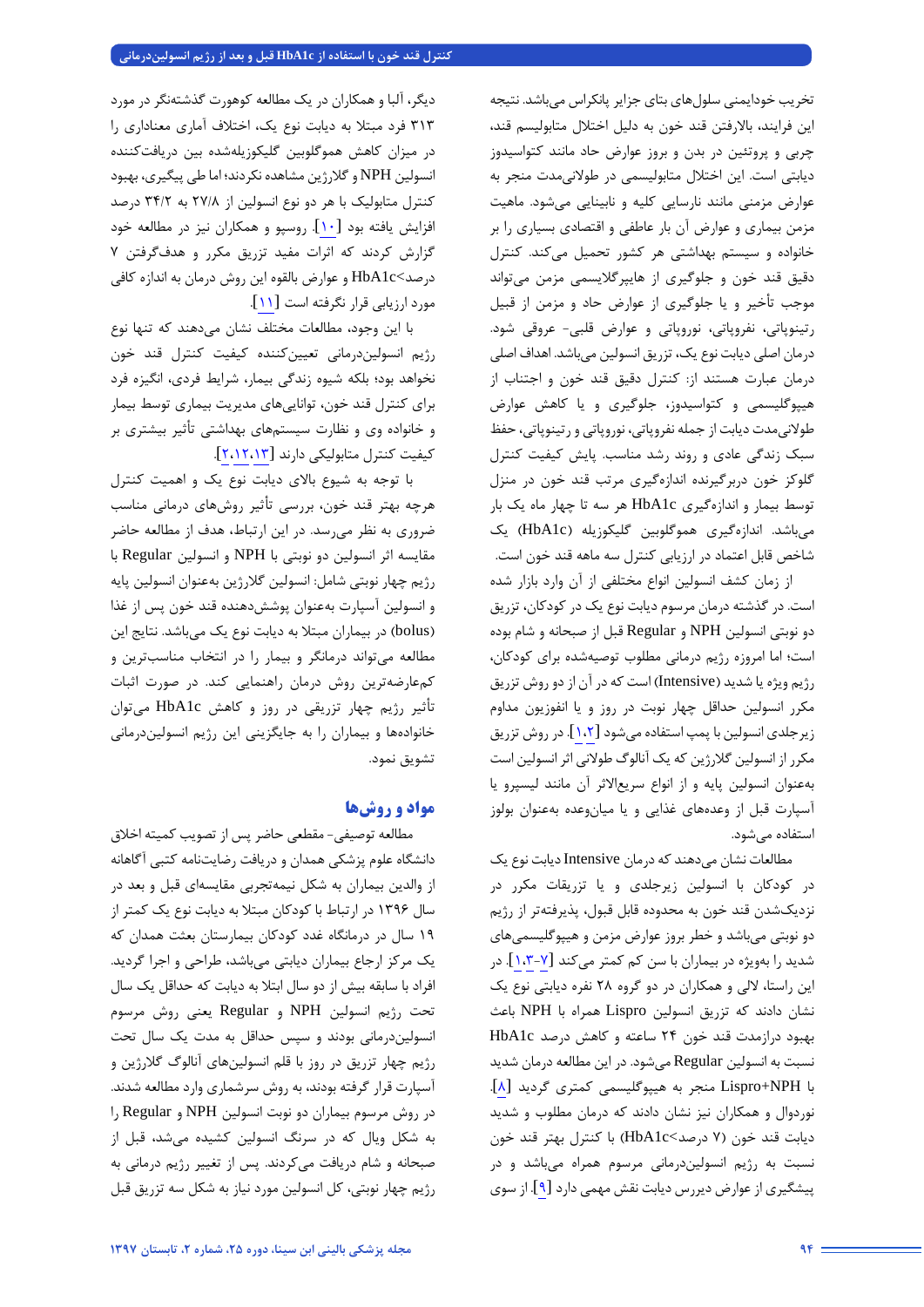از غذا از آنالوگ سریعالاثر Aspart با نام تجاري Novorapid (ساخت شرکت نووو نوردیسک) و یک نوبت انسولین طولانی اثر Glargine با نام تجاري Lantus) ساخت شرکت سانوفی) که به شکل قلم پر شده و با سر سوزن نازكتر در دسترس بود، مورد استفاده بیماران قرار گرفت. شایان ذکر است که اطلاعات مورد نیاز این مطالعه از پرونده پزشکی سرپایی بیماران استخراج گردید و در قالب پرسشنامه تکمیل شد. این اطلاعات مربوط به جنس، سن، محل سکونت (شهر یا روستا)، قد، شاخص توده بدنی (Index Mass Body :BMI(، سن شروع دیابت، تعداد دفعات اندازهگیري قند خون، تعداد دفعات مراجعه به درمانگاه غدد، طول مدت دیابت، متوسط قند خونهاي اندازهگیريشده در آزمایشگاه، میانگین میزان c1HbA در یک سال قبل و بعد از تغییر رژیم درمانی و یک سال قبل و بعد از تغییر رژیم انسولین، تعداد موارد هیپوگلیسمی و تعداد دفعات بروز کتواسیدوز دیابتی (Ketoacidosis Diabetic :DKA (منجر به بستري در طول یک سال قبل و بعد از تغییر رژیم انسولین بودند. تعداد دفعات تزریق انسولین، نوع انسولین، نام دستگاه اندازهگیري قند خون (گلوکومتر) و میانگین c1HbA یک سال قبل و بعد از تغییر رژیم درمانی نیز جمعآوري شدند و وارد پرسشنامه گردیدند. اندازهگیري قند خون بیماران با استفاده از دستگاه گلوکومتر انجام شد. همچنین، وزن افراد با استفاده از ترازو و قد ایستاده در بعد از ظهر توسط قدسنج دیواري سکا اندازهگیري گردید. شاخص توده بدنی نیز از طریق تقسیم وزن بر مربع قد به متر بهدست آمد. میانگین قند خونهاي اندازهگیريشده در منزل با استفاده از دستگاه گلوکومتر آکو چک و میانگین c1HbA اندازهگیريشده در یک سال قبل از تغییر رژیم درمانی و یک سال بعد از اجراشدن چهار تزریق انسولین در روز محاسبه شد و نتایج در پرسشنامه ثبت گردید.c1HbA نیز با استفاده از دستگاه 2000 DCA ساخت شرکت بایر (NY، Tarrytown، Bayer (اندازهگیري شد. در این مطالعه قند خون کمتر از 60 میلیگرم در دسیلیتر بهعنوان هیپوگلیسمی خفیف و مواردي از افت قند خون که با تشنج و

یا کاهش سطح هشیاري همراه بودند، بهعنوان هیپوگلیسمی شدید در نظر گرفته شدند[[14،](#page-5-1)[15](#page-6-7)]. c1HbA بین 6-7/9 بهعنوان کنترل خوب، 8-9/9 بهعنوان کنترل متوسط و c1HbA بیش از 10 درصد بهعنوان کنترل ضعیف در نظر گرفته شد[[16](#page-6-8)].

باید خاطرنشان ساخت که افراد فاقد پیگیري دورهاي مرتب (حداقل سه نوبت در سال)، افرادي که آزمایش قند خون اندازهگیریشده در منزل (حداقل یک بار در هفته) و HbA1c سه نوبت در یک سال را نداشتند، افرادي که به هر دلیلی رژیم چهار نوبتی را ادامه نداده بودند، افراد داراي بیماريهاي همزمان مانند بیماريهاي کلیوي و افراد مصرفکننده داروهاي تأثیرگذار بر قند خون از قبیل کورتون از این مطالعه حذف گردیدند.

دادهها با استفاده از نرمافزار 16 SPSS تجزیه و تحلیل شدند. براي توصیف دادههاي کمی از میانگین و انحراف معیار و براي توصیف دادههاي کیفی از درصد و نسبت استفاده شد. جهت آزمودن متغیرهاي کمی نیز در صورت پیروي از توزیع طبیعی از تی- استیودنت و در غیر از این صورت از آزمون من- ویتنی استفاده گردید. علاوهبراین، براي آزمون متغیرهاي کمی از آزمون کاي اسکوئر بهره گرفته شد و سطح معناداري معادل 0/05≥P لحاظ گردید.

### **یافتهها**

در این مطالعه در مجموع 100 بیمار مبتلا به دیابت نوع یک با میانگین سنی 11/4±3/5 سال واجد شرایط بررسی شدند. 60 نفر از افراد مورد مطالعه (60 درصد) دختر و 40 نفر (40 درصد) پسر بودند. 75 درصد از افراد ساکن شهر و 25 درصد ساکن روستا بودند. میانگین طول مدت ابتلا به دیابت 5/1±2/2 سال بود و میانگین BMI پسران 19/8±3/2 و براي دختران 19/5±4/4 کیلوگرم بر متر مربع بهدست آمد. میانگین دفعات مراجعه به درمانگاه و ویزیت توسط پزشک معالج نیز 3/34 بار در سال برآورد گردید. توصیف کمی دادههاي مطالعه در جدول 1 نشان داده شده است.

|                            | ميانگين                 | انحراف معيار    | كمينه | بيشينه                        |
|----------------------------|-------------------------|-----------------|-------|-------------------------------|
| سن (سال)                   | 11/f1                   | $\frac{1}{2}$   | ۴     | ۱۸                            |
| HbA1C یک سال قبل           | $\lambda$ /۴            | 1/5             | 5/5   | ۱۱                            |
| HbA1C یک سال بعد           | $\lambda/\lambda$       | $\frac{1}{2}$   | ۶     | ١.                            |
| قند خون ناشتا              | 157/1                   | $\frac{1}{2}$   | ٨۵    | $\mathsf{r}\cdot\mathsf{.}$   |
| قند خون دو ساعت بعد از غذا | 579/2                   | fY/1            | 10.   | $\mathbf{r}$ .                |
| دفعات مراجعه               | $\mathbf{r}/\mathbf{r}$ | $\frac{1}{2}$   |       | Δ                             |
| هيپوگليسمى                 | 1/f                     | $\frac{1}{2}$   | ٠     | ٣                             |
| شاخص توده بدنى             | 19/5                    | $f/\lambda$     | 1.4   | $\mathbf{r} \cdot \mathbf{r}$ |
| طول ابتلا به ديابت (سال)   | $\Delta/\Lambda$        | $\frac{1}{\pi}$ |       | ۱۰                            |

**جدول :1** توصیف متغیرهاي کمی بررسیشده در افراد مورد مطالعه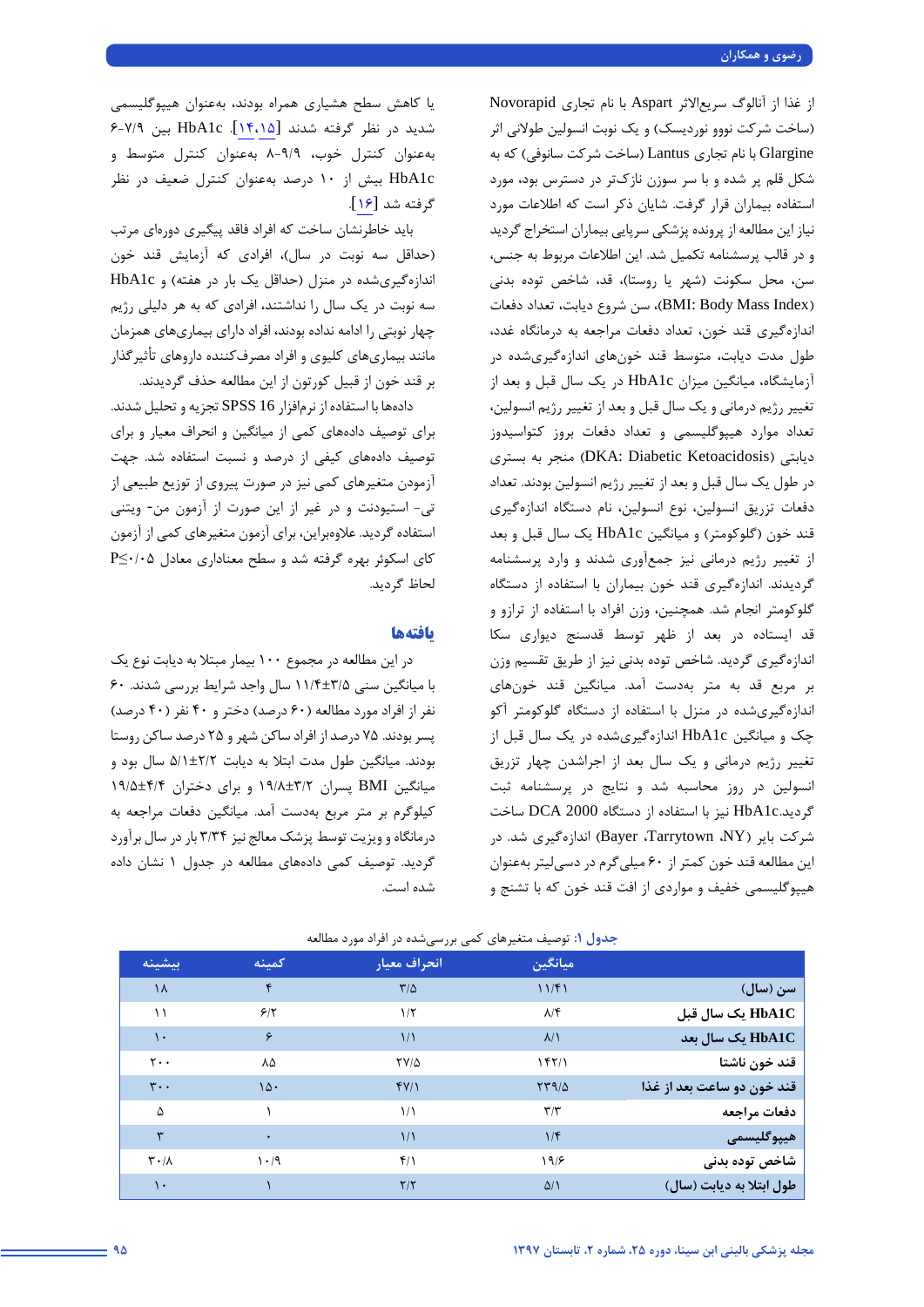مطابق با نتایج، میانگین c1HbA قبل از رژیم چهار نوبتی 8/4±0/12 و پس از آن 8/1±0/11 بهدست آمد که این کاهش معنادار بود و ارتباطی با جنس و سن بیماران نداشت؛ بهطوري که در هر دو جنس و در تمامی گروههاي سنی زیر 5 سال، 5 تا 10 سال10،تا 15 سال و بالاي 15 سال به شکل معناداري کاهش یافته بود. بین طول ابتلا به دیابت (بالاي پنج یا زیر پنج سال) با کاهش c1HbA نیز ارتباطی مشاهده نشد و این متغیر در هر دو گروه بهطور یکسان کاهش یافت. از سوي دیگر، بین

دفعات مراجعه به پزشک معالج و میانگین c1HbA ارتباط معناداري مشاهده گردید و در افرادي که بیشتر از سه بار در سال مراجعه به پزشک داشتند، افت این شاخص معنادار بود. باید خاطرنشان ساخت که بین شاخص توده بدنی و میانگین c1HbA پس از تزریق چهار نوبتی ارتباط معناداري بهدست نیامد (جدول 2). در دفعات هیپوگلیسمی خفیف تا شدید و دفعات بروز کتواسیدوز دیابتی نیز بین دو گروه تفاوت معناداري مشاهده نشد.

| سطح                      | پس از تزریق چهار نوبتی |                   | قبل از تزریق چهار نوبتی   |                        |                   |                      |                 |
|--------------------------|------------------------|-------------------|---------------------------|------------------------|-------------------|----------------------|-----------------|
| معناداري                 | انحراف معيار           | ميانگين           | انحراف معيار              | <mark>َ میانگین</mark> |                   |                      | متغير           |
| $\cdot/\cdot$ ۳          | $\cdot/11$             | $\lambda/\lambda$ | .117                      | $\lambda/\mathfrak{F}$ |                   |                      | HbA1C           |
| $\cdot/\cdot\cdot$       | $\cdot/\Lambda$        | $Y/\lambda$       | $\cdot$ /٢١               | $\lambda/\Upsilon$     |                   | پسر                  | حنسىت           |
| $\cdot/\cdot\cdot$ ٢     | $\cdot/\gamma$         | $\lambda/\tau$    | .70                       | $\lambda/\Delta$       |                   | دختر                 |                 |
| $\cdot/\cdot$ ۴          | .115                   | $\lambda/\lambda$ | .19                       | $\lambda/\Upsilon$     | $n = \xi$         | کمتر و مساوی پنج سال |                 |
| $\cdot/\cdot\cdot$       | .419                   | $\lambda/\lambda$ | .11V                      | $\lambda/Y$            | $n = r \eta$      | بیش از پنج سال       | طول دوره بیماری |
| .7919                    | $\cdot/\Delta$         | $\lambda/\tau$    | .19                       | $\lambda/\Upsilon$     | $n = f \wedge$    | کمتر و مساوی سه بار  | دفعات مراجعه    |
| $\cdot/\cdot\cdot$       | $\cdot/\Delta$         | $V/\mathcal{A}$   | $\cdot/\lambda$           | $\lambda$ /۶           | $n = \Delta Y$    | بیش از سه بار        |                 |
| .799                     | .19                    | Y/9               | .771                      | $\lambda/\Upsilon$     | $n = r \eta$      | کمتر و مساوی ۱۸/۵    |                 |
| $\cdot/\cdot \wedge$     | $1/\tau$               | $\lambda/\zeta$   | 1/5                       | $\lambda$ / $\epsilon$ | $n = \Delta$      | $11-70/0$            | شاخص توده بدنی  |
| $\cdot/\cdot \wedge$     | $\cdot$ /۴۳            | $V/\Delta$        | .109                      | V/9                    | $n = \mathcal{N}$ | بیش از ۲۵            |                 |
| $\cdot/\cdot\cdot$ Y     | .77                    | $\lambda/\lambda$ | $\cdot$ /۴۲               | $\lambda/\mathfrak{F}$ | $n = \mathcal{N}$ | كمتر از پنج سال      |                 |
| $\cdot/\cdot\cdot\tau$   | $\cdot$ /9)            | $V/\mathcal{A}$   | $\cdot/\lambda\mathrm{V}$ | $\lambda/\lambda$      | $n = r \cdot$     | ۵-۱۱ سال             |                 |
| $\cdot/\cdot\cdot\Delta$ | $\cdot/\lambda$        | $Y/\mathfrak{F}$  | .70                       | Y/Y                    | $n = \tau \wedge$ | ۱۵–۱۲ سال            | گروههای سنی     |
| $\cdot/\cdot\cdot$       | $\cdot$ /٢١            | $V/\cdot$         | $\cdot/\Delta$            | Y/Y                    | $n = r \tau$      | ۱۶-۱۶ سال            |                 |

#### **جدول :2** ارتباط تغییرات C1HbA قبل و بعد از رژیم چهار نوبتی بر حسب متغیرهاي مورد مطالعه

# **بحث**

در مطالعه حاضر تأثیر دو رژیم مختلف انسولیندرمانی دو نوبتی NPH و Regular یعنی روش مرسوم انسولیندرمانی با رژیم چهار نوبتی تزریق انسولین در روز Intensive) سه تزریق قبل از غذا، آنالوگ سریعالاثر Aspart و یک نوبت انسولین طولانی اثر Glargine (بر کنترل متابولیک افراد دیابتی نوع یک دیابت مقایسه گردید. در این مطالعه اختلاف معناداري در کنترل قند خون (میانگین c1HbA (در دو رژیم مشاهده شد و درمان با چهار تزریق در روز با کنترل متابولیکی بیشتري همراه بود. با این حال، تغییر رژیم انسولین منجر به قرارگرفتن بیماران در گروه با کنترل مطلوب (7 درصد>c1HbA (که یکی از اهداف مهم درمان دیابت است، نگردید. مطالعات متعدد نشان میدهند که درمان Intensive دیابت نوع یک در کودکان با انسولین زیرجلدي و یا تزریقات مکرر در نزدیکترشدن قند خون به محدوده قابل قبول، پذیرفتهتر از رژیم دو نوبتی اس[ت](#page-6-9) [[1،](#page-5-1)[6،](#page-6-10)[7](#page-6-0)[،17](#page-6-9)]؛ بنابراین، رژیمهاي انسولین با استفاده از آنالوگهاي طولانیمدت و کوتاهمدت بهعنوان پوشش bolus-basal و یا انفوزیون مداوم زیرجلدي انسولین، درمان ایدهآل دیابت نوع یک میباشند و مزایاي بالینی

بیشتري را نسبت به انسولینهاي متوسط و کوتاه اثر نشان میدهند. همچنین آنها باعث کاهش چشمگیر عوارض جدي مرتبط با کنترل ضعیف بیماري در بیماران، کاهش میزان ناراحتی و کاهش بار مالی و هزینه تحمیلشده بر بیمار میشوند. علاوهبراین، انسولین گلارژین با دفعات هیپوگلیسمی کمتري همراه میباشد [\[](#page-6-11)[1](#page-5-1)[،18،](#page-6-12)[19](#page-6-11)]. در این راستا، سامان و همکاران با مطالعه 1592 فرد مبتلا به دیابت نوع یک در گروه سنی 12 تا 24 سال دریافتند که تغییر رژیم انسولین و مداخلات درمانی شدیدتر باعث میشود که c1HbA این افراد از 8/8±2/3 به 8/1±2 درصد برسد [\[](#page-6-12)[18](#page-6-12)]. پسیچ و همکاران نیز نشان دادند که استفاده از انسولین گلارژین بهجاي NPH در رژیم درمانی افراد مبتلا به دیابت با پایینرفتن میانگین قند خون و c1HbA و دفعات کمتر هیپوگلیسمی همراه است [[19](#page-6-11)]. از سوي دیگر، فولرتون و همکاران در یک بررسی مروري با جستجوي سیستماتیک در پایگاه دادههاي کتابخانه کاکرین، MEDLINE و EMBASE در سال 2012 عنوان نمودند که کنترل دقیق قند خون خطر ابتلا به عوارض عروق کوچک را کاهش میدهد که این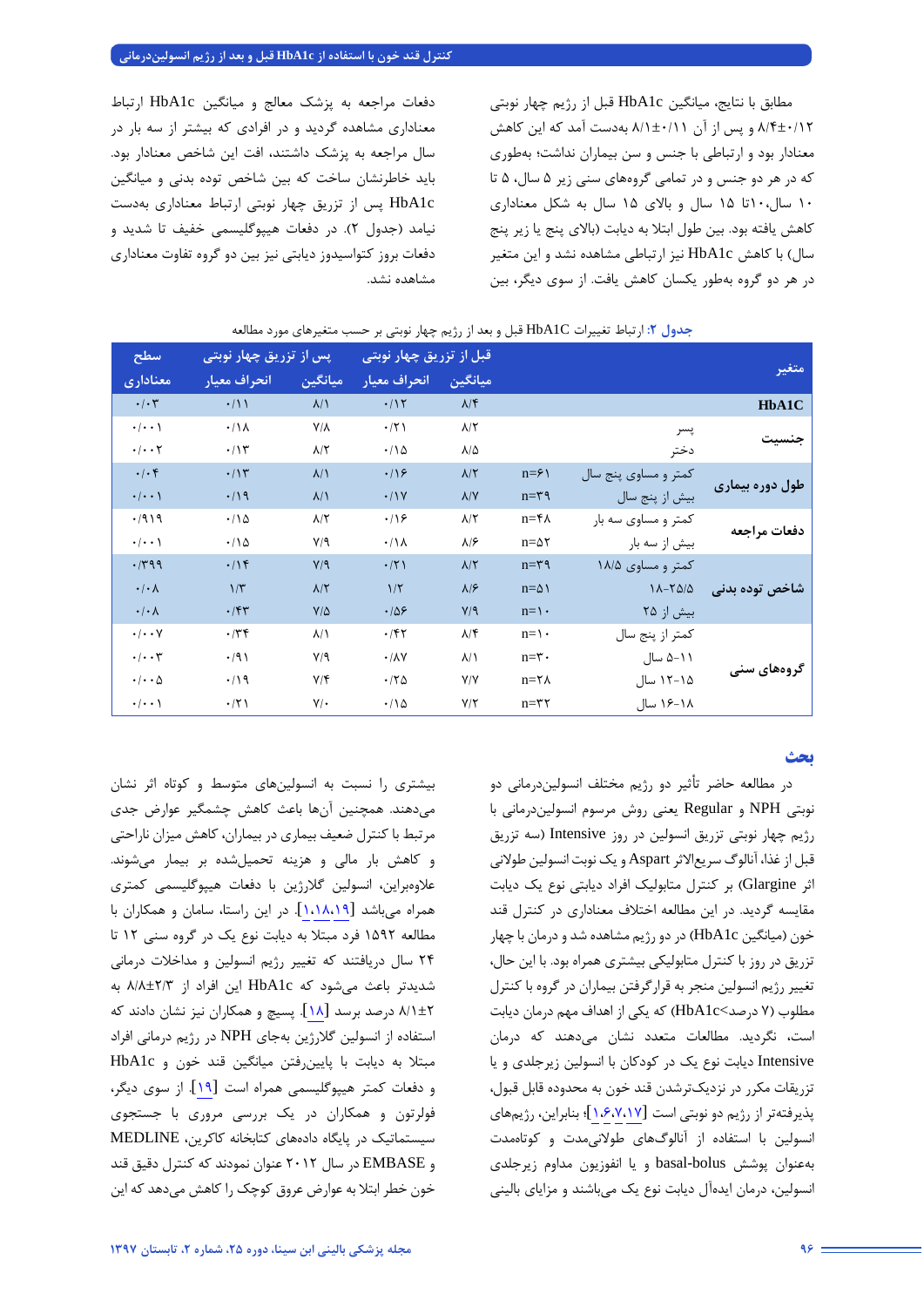اثر عمدتاً در بیماران جوانتر در مراحل اولیه بیماري مشاهده گردید [\[](#page-6-13)[20](#page-6-13)].

با وجود مزایاي ذکرشده، برخی از صاحبنظران و محققان معتقد هستند که روش تزریق مکرر لزوماً با کنترل مطلوبتر قند خون همراه نمیباشد [\[](#page-6-14)[21](#page-6-14) 13، [11،](#page-6-5)]؛ بهعنوان مثال هول و همکاران در یک مطالعه وسیع چند مرکزي و چند مرحلهاي در مورد نوجوانان طی یک دوره سه ساله، کنترل متابولیک، هیپوگلیسمی شدید و افزایش وزن افراد دیابتی نوع یک را ارزیابی نمودند. در این مطالعه از بین 2873 آزمودنی کودك و نوجوان در سال ،1995 872 نفر مجدداً در سال 1998 بررسی شدند و رژیمهاي انسولین c1HbA، دوز روزانه انسولین، تغییرات در شاخص توده بدنی و هیپوگلیسمی شدید در این افراد مورد ارزیابی قرار گرفت. بر مبناي نتایج در طول سه سال، استفاده از رژیمهاي چهار تزریقی از 42 به 71 درصد افزایش یافته بود؛ درحالی که 251 نفر هنوز با رژیم دو بار تزریق انسولین در روز و 365 نفر با رژیم چند بار تزریق انسولین در روز باقی مانده بودند و رژیم درمانی 256 نفر از آنها از دو بار تزریق در روز به چند تزریق در روز تغییر داده شده بود. نتایج این مطالعه گویاي آن بود که در هیچیک از زیرگروهها حتی در گروهی که درمان آنها از رژیم دو بار در روز به چند بار در روز تغییر یافته بود، بهبودي در کنترل متابولیک مشاهده نگردید؛ در مقابل، افزایش شاخص توده بدنی در این گروه بیشتر بود [13]. نکته قابل توجه در مجموع مطالعات انجامشده این است که در جریان پیگیريهاي بیماران براي ارزیابی هریک از روشهاي درمانی، بیماران به اهداف درمان نزدیک گردیدهاند. پژوهشگران این یافته را به بهبود نظارت و پیگیري و روند خودمراقبتی افراد دیابتی در هر دو گروه رژیم دو نوبتی (درمان مرسوم) و چهار تزریقی (درمان مطلوب) ارتباط میدهند [\[](#page-6-14)[21](#page-6-14)].

در این مطالعه میانگین c1HbA بیماران در حد کنترل متوسط (8-8/3) بود که از جمله علل آن ممکن است عدم وجود انگیزه در بیماران براي خودمراقبتی، ناکافیبودن آموزش به بیماران و خانوادهها، عدم دسترسی به خدمات درمانی لازم و عدم دسترسی به مراکز مسئول آموزش به این دسته از بیماران باشد. شناسایی علل مهم در مطالعات بعدي ممکن است به بهبود کنترل قند خون بیماران دیابتی منجر شود. علاوهبراین، میانگین موارد افت قند خون تشخیصدادهشده قبل و بعد از تغییر رژیم درمانی در مطالعه حاضر معادل 1/4 مورد بود و اختلاف معناداري بین دو گروه مشاهده نشد. باید توجه داشت که این یافته قابل انتظار بود؛ زیرا بیماران در گروه کنترل متوسط قند خون قرار داشتند؛ درحالی که خطر بروز افت قند مکرر اغلب در افرادي بالاتر است که خود یا خانوادههاي آنها تلاش میکنند قند خون

خود را در محدوده طبیعی و یا نزدیک به آن نگه دارند. از سوي دیگر، نتایج مطالعه حاضر گویاي آن بود که سن ابتلا به دیابت و طول مدت بیماري در چگونگی کنترل دیابت نقشی ندارد و تغییر رژیم انسولین بدون توجه به سن باعث بهبود نسبی و کنترل بهتر قند خون میشود. باید خاطرنشان ساخت که در مطالعه حاضر هیچ موردي از کتواسیدوز مشاهده نگردید که این امر بیانگر کمپلیانس خوب بیماران دیابتی در مرکز ما میباشد.

مهمترین محدودیت مطالعه حاضر گذشتهنگربودن آن بود؛ از این رو اشکالاتی که در مطالعات گذشتهنگر وجود دارد، در مورد این مطالعه نیز صدق میکنند. همچنین در این مطالعه میزان وزن قبل و بعد از تغییر رژیم درمانی مقایسه نگردید تا مشخص شود که آیا رژیم چهار نوبتی با افزایش وزن همرا بوده است یا خیر؟ به بررسی هزینه دو نوع درمان و میزان رضایت بیماران و خانواده آنها نیز پرداخته نشد. از آنجایی که تزریقهاي مکرر ممکن است موجب ناراحتی بیمار و خانواده وي گردد، هزینه بیشتري داشته و در دسترس همگان نباشد و یا بیمه در تأمین هزینه آن محدودیت داشته باشد، لازم است مطالعات بعدي با مدت زمان طولانیتر در حجم نمونه بیشتر با هدف ارزیابی و برطرفکردن محدودیتهاي مطالعه حاضر صورت گیرند.

# **نتیجهگیري**

یافتههاي مطالعه حاضر نشان داد که رژیم انسولیندرمانی چند نوبتی (تزریق مکرر) با بهبود نسبی کنترل متابولیکی قند خون همراه است. با این وجود، میزان c1HbA در حد کنترل مطلوب نمیباشد. با توجه به اهمیت کنترل مناسب قند خون در جلوگیري از عوارض طولانیمدت دیابت، برنامهریزي با تمرکز بیشتر بر کنترل گلیسمی در بیماران دیابتی ضروري است. علاوهبراین، شناسایی موانع کنترل مطلوب قند خون و بهکارگیري استراتژيهاي مناسب براي حذف این موانع در بیماران تحت هر نوع رژیم درمانی با انسولین ضروري میباشد.

# **تشکر و قدردانی**

مقاله حاضر برگرفته از پایاننامه دوره دکتراي عمومی پزشکی مصوب دانشگاه علوم پزشکی همدان میباشد. بدینوسیله نویسندگان مراتب قدردانی خود را از بیماران و خانوادههاي آنها براي همکاري ارزشمندشان در جمعآوري اطلاعات مورد نیاز این مطالعه اعلام میدارند. همچنین از اعضاي مرکز تحقیقات بیمارستان بعثت همدان به دلیل کمک شایانی که در تکمیل این کار نمودند، سپاسگزاري میشود. شایان ذکر است که هیچگونه تعارض منافعی در مطالعه حاضر وجود نداشته است.

#### **REFERENCES**

<span id="page-5-1"></span><sup>1.</sup> Garg S, Moser E, Dain MP, Rodionova A. Clinical experience with insulin glargine in type 1 diabetes. *Diabetes Technol Ther*. 2010;**12**(11):835-46. [PMID: 20969435](https://www.ncbi.nlm.nih.gov/pubmed/20969435) [DOI:](https://doi.org/10.1089/dia.2010.0135) 

[<sup>10.1089/</sup>dia.2010.0135](https://doi.org/10.1089/dia.2010.0135)

<span id="page-5-0"></span><sup>2.</sup> de Beaufort CE, Swift PG, Skinner CT, Aanstoot HJ, Aman J, Cameron F, et al. Study group on childhood diabetes 2005